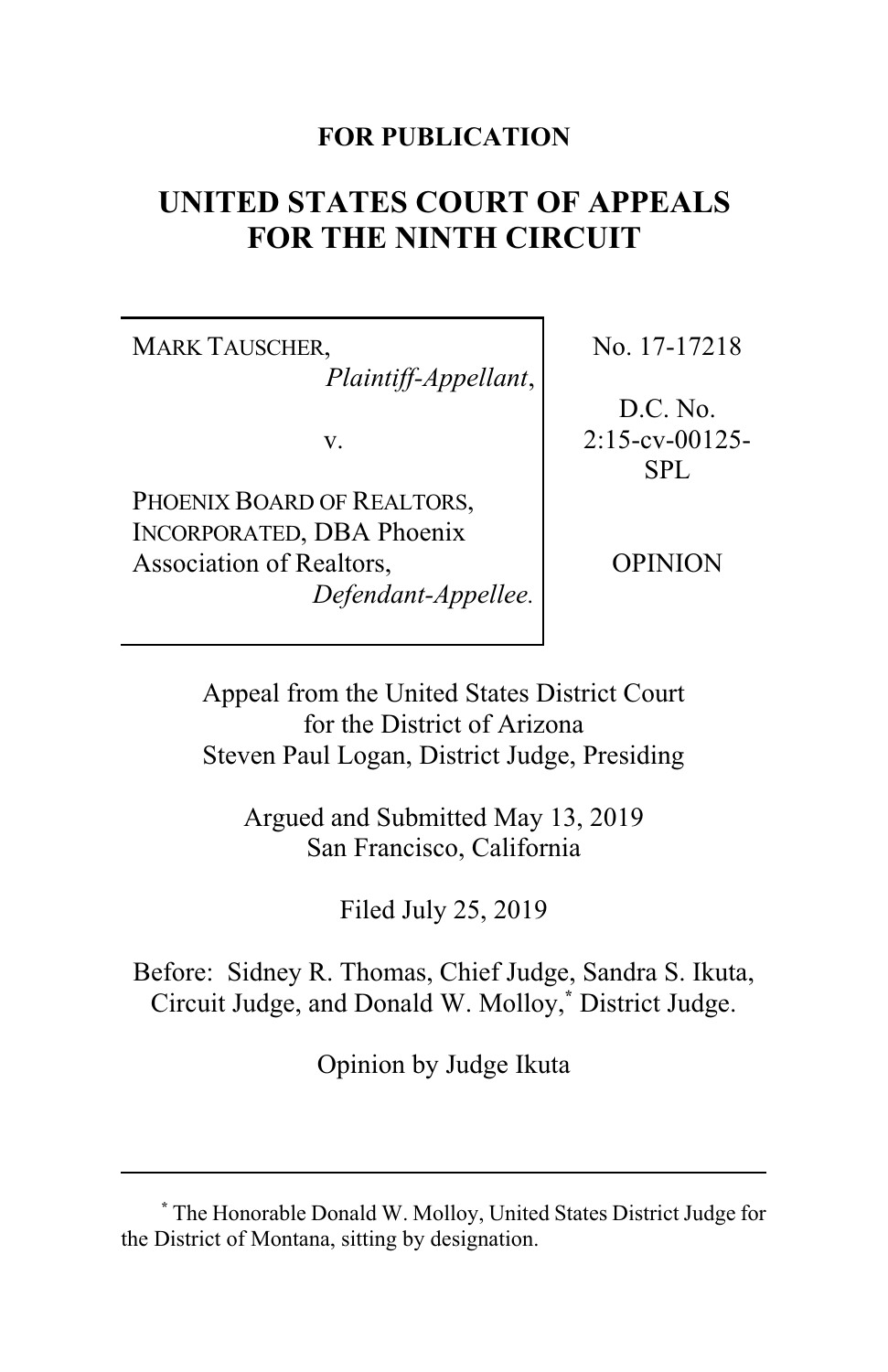## **SUMMARY\*\***

### **Americans with Disabilities Act**

The panel reversed the district court's grant of summary judgment in favor of the defendant in an action brought under Title III of the Americans with Disabilities Act and the Arizonans with Disabilities Act.

Plaintiff, a profoundly deaf individual who is a licensed real estate salesperson, alleged that the Phoenix Association of Realtors failed to comply with the ADA and AzDA when it denied plaintiff's requests for an American Sign Language interpreter at continuing education courses.

A public accommodation must furnish appropriate auxiliary aids and services where necessary to ensure effective communication with individuals with disabilities. The panel held that PAR was not required to provide the specific aid or service requested by plaintiff, but there was a genuine issue of material fact as to whether PAR offered plaintiff a means of communication that was effective.

The panel held that the ADA's requirement that an employer engage in an interactive process regarding possible accommodations does not apply in the context of public accommodations and services. Accordingly, PAR was not discharged of its obligation to ensure effective communication merely because plaintiff did not engage in

**<sup>\*\*</sup>** This summary constitutes no part of the opinion of the court. It has been prepared by court staff for the convenience of the reader.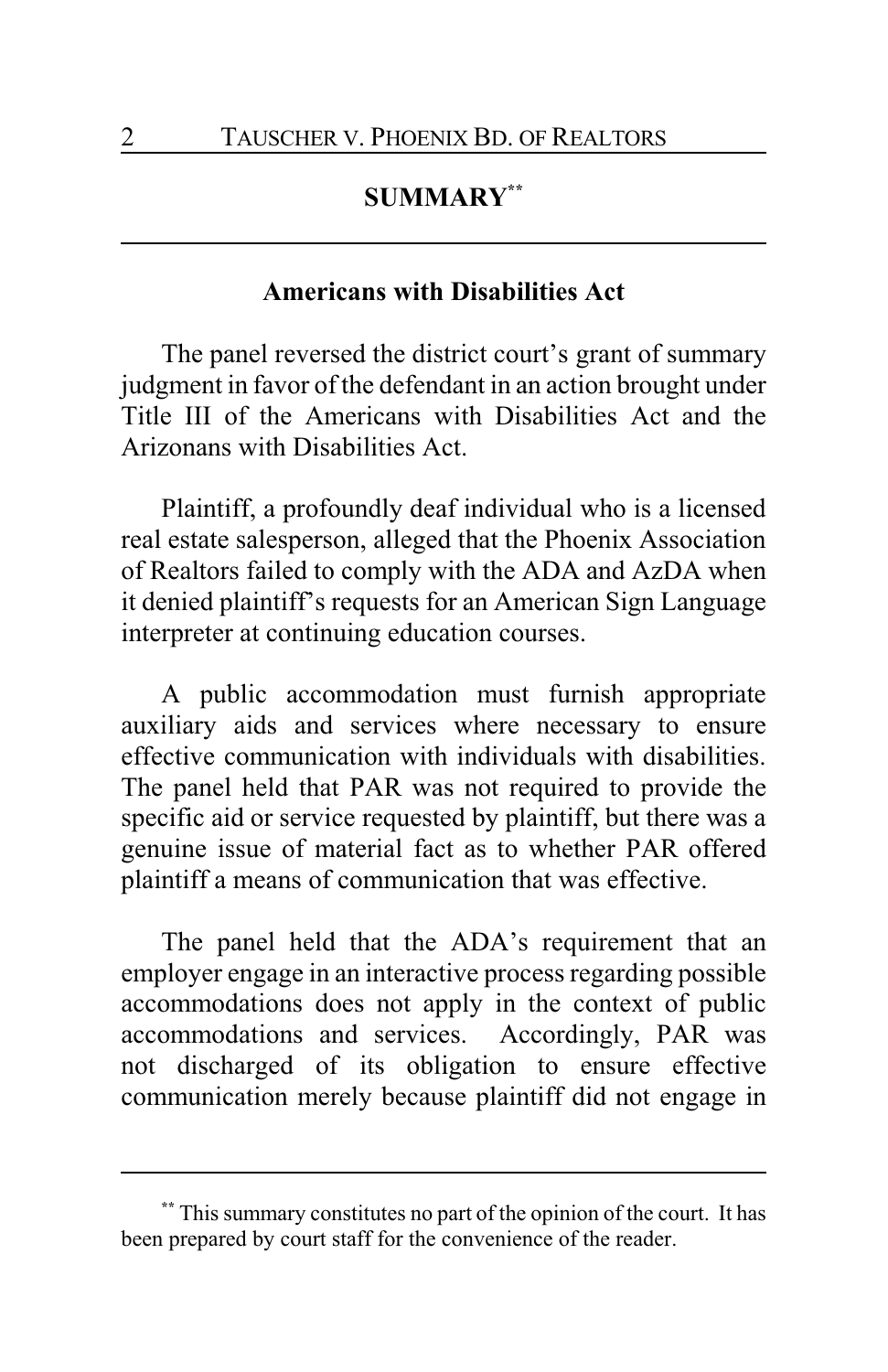further discussion with PAR regarding measures other than an ASL interpreter.

The panel concluded that the question whether providing an ASL interpreter would result in an undue burden on PAR raised complex issues that the district court was better able to address in the first instance. The panel vacated the district court's summary judgment and remanded for proceedings consistent with its opinion.

## **COUNSEL**

William August Richards (argued) and David E. Wood, Baskin Richards PLC, Phoeniz, Arizona; Andrew Rozynski, Eisenberg & Baum, New York, New York; for Plaintiff-Appellant.

Brian Alexander Howie (argued) and Eric B. Johnson, Quarles & Brady LLP, Phoenix, Arizona, for Defendant-Appellee.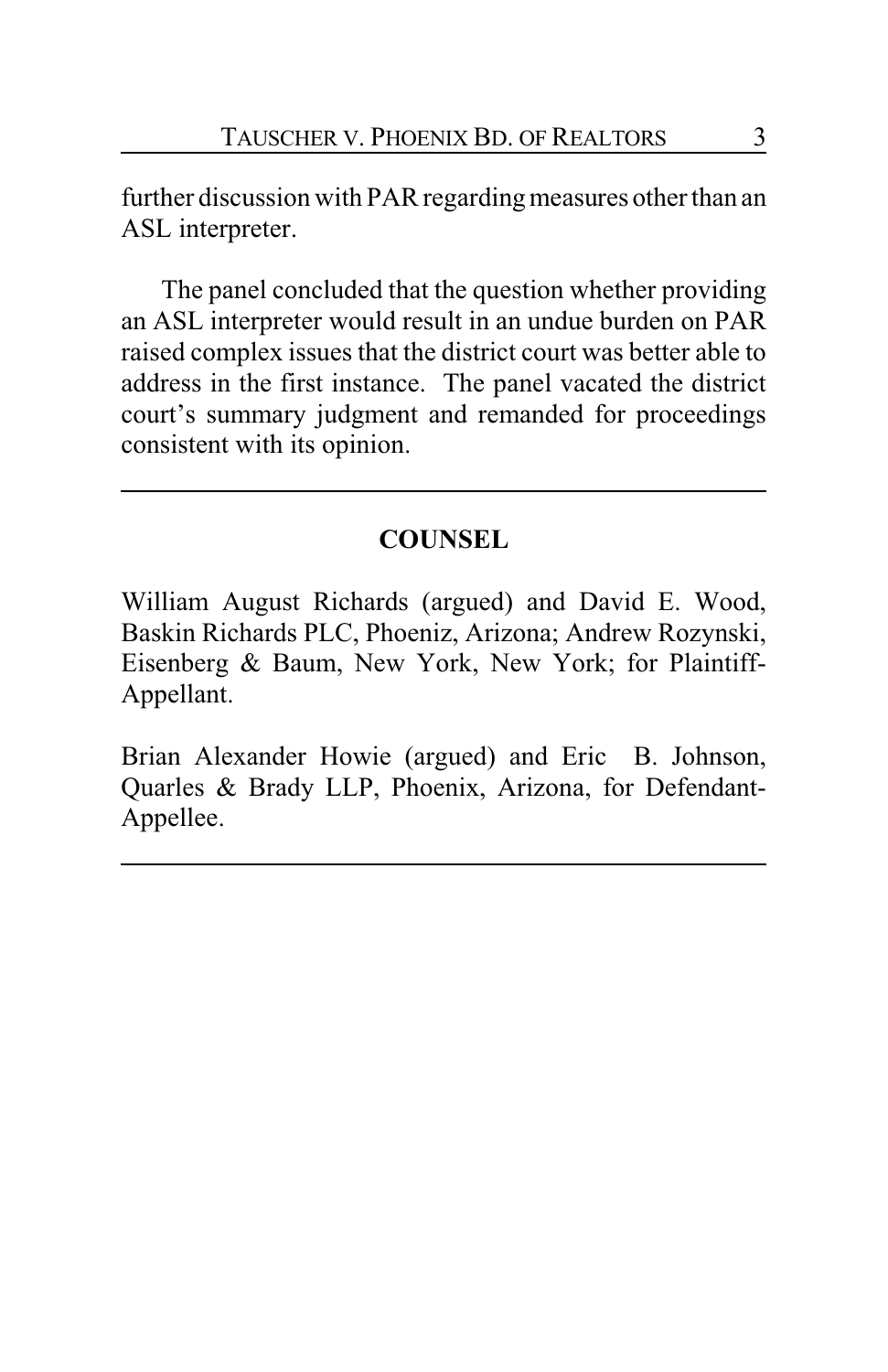#### **OPINION**

IKUTA, Circuit Judge:

Mark Tauscher is a profoundly deaf individual who is a licensed real estate salesperson in Arizona. On January 23, 2015, Tauscher filed a lawsuit against the Phoenix Association of Realtors (PAR), alleging that PAR did not comply with the Americans with Disabilities Act of 1990 (ADA), 42 U.S.C. §§ 12101–12213, and the Arizonans with Disabilities Act (AzDA), A.R.S. §§ 41-1492 to 41-1492.12. The district court granted summary judgment to PAR. We have jurisdiction under 28 U.S.C. § 1291, and we reverse the district court and remand for further proceedings.

#### I

Mark Tauscher has profound hearing loss, meaning that he cannot hear sounds that are less than 90 decibels loud (about as loud as a lawnmower).**<sup>1</sup>** According to an expert report in the record, Tauscher cannot hear in conversational settings, and he cannot use lip reading to understand speech. Nor can Tauscher effectively communicate with others by means of spoken words. Tauscher's primary and best form of communication is American Sign Language (ASL). Despite these limitations, Tauscher has obtained a bachelor's degree in biomedical photographic communication and a master's degree in business administration. He works full time for Sprint as a branch manger for product development and is also a licensed real estate salesperson in Arizona.

**<sup>1</sup>** On this appeal from a grant of summary judgment, we view the facts in the light most favorable to Mark Tauscher, the non-moving party. *White v. Pauly*, 137 S. Ct. 548, 550 (2017).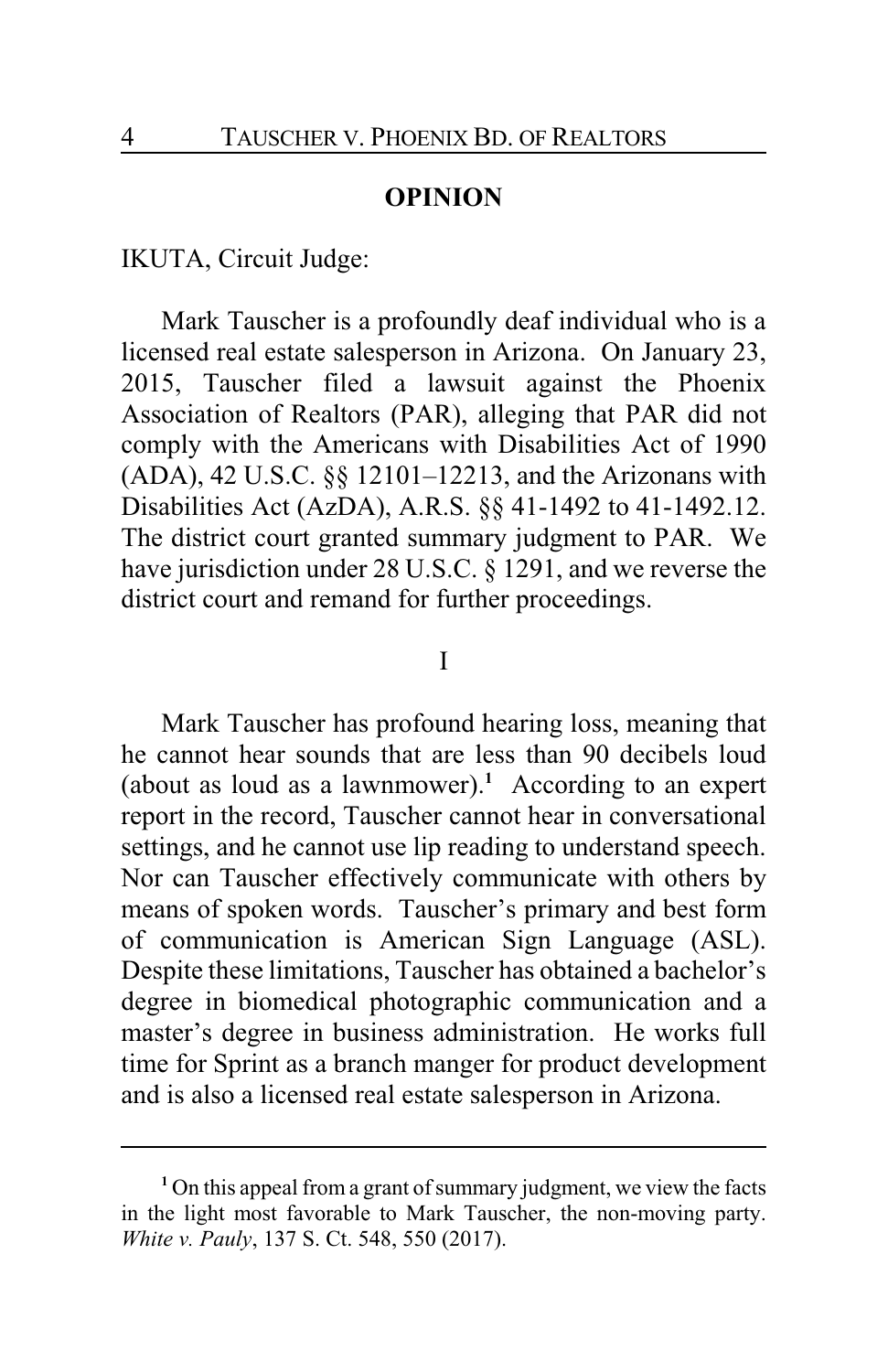The Phoenix Association of Realtors is a trade association for real estate professionals who sell real property in the Phoenix metropolitan area.**<sup>2</sup>** PAR has twelve employees. Its membership has ranged from 7,600 to over 13,000 duespaying members between 2008 and 2013. PAR offers a variety of programs and services for its members, including seminars that fulfill continuing education requirements set by the Arizona Department of Real Estate. Historically, PAR has charged only a nominal amount for these seminars, and the record indicates that the revenue from PAR's seminars is generally less than the seminars' costs.

Tauscher registered for a continuing education course that PAR scheduled for February 13 and 14, 2013. Tauscher's registration fee for the course was \$20. In September 2012, Tauscher contacted Diane Scherer, PAR's Chief Executive Officer, to ask PAR to provide an ASL interpreter for the course. Scherer declined to provide an ASL interpreter and instead offered Tauscher the use of an FM Loop system that amplifies sound. Tauscher rejected this aid; he explained that such a systemwould not provide effective communication for him because of the extent of his hearing impairment. Scherer and Tauscher discussed the possibility of closed or open captioning, but the conversation ended without any agreement being reached.

In early February 2013, PAR responded to Tauscher's request for an auxiliary aid or service in a letter prepared by PAR's counsel. PAR rejected Tauscher's request for an ASL interpreter on the ground that PAR did not have the resources to provide an ASL interpreter and it would be an undue

<sup>&</sup>lt;sup>2</sup> The legal name of the defendant is the Phoenix Board of Realtors, Inc., dba Phoenix Association of Realtors.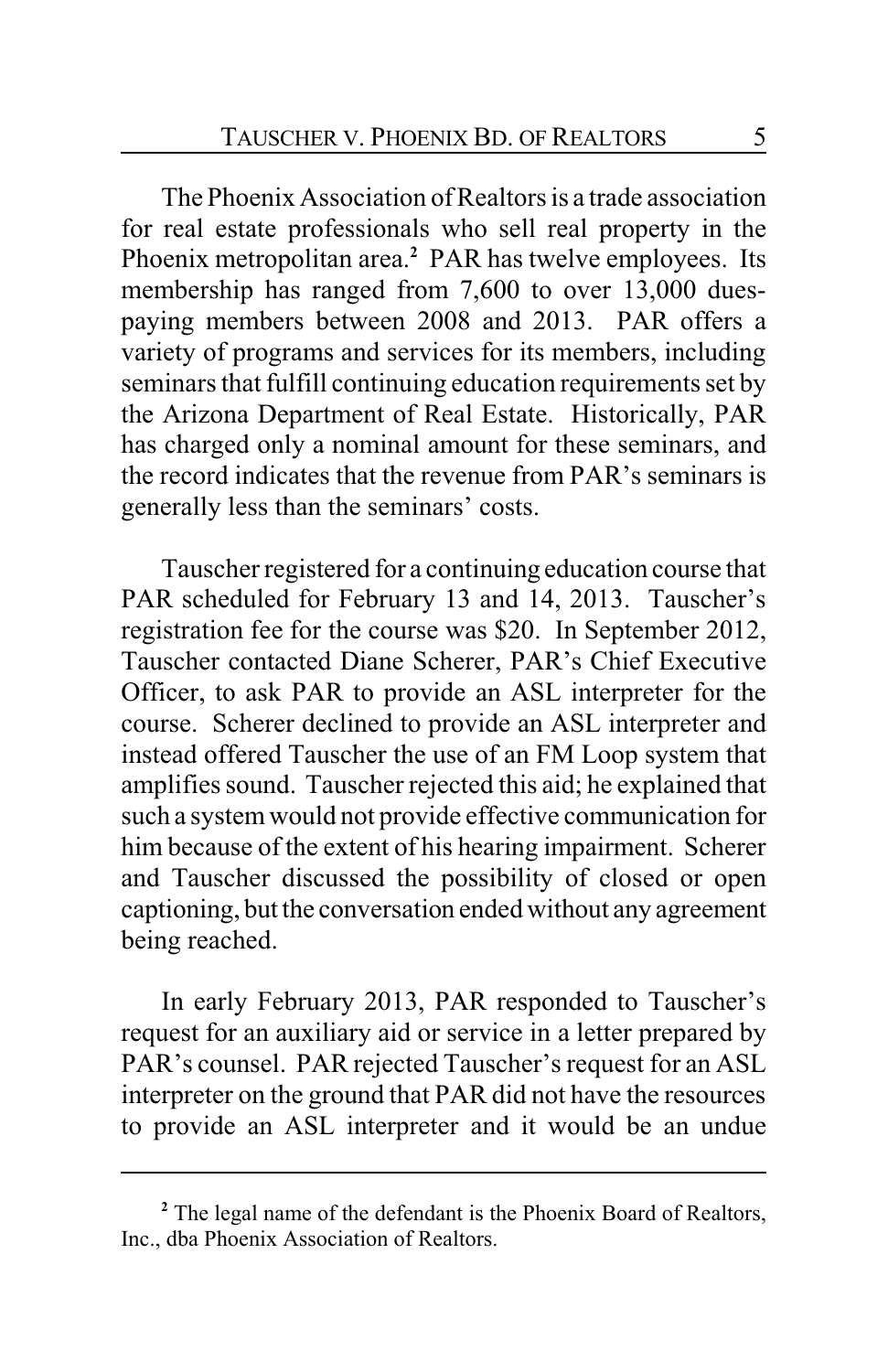burden on the organization. Instead, the letter proposed three other measures. First, the letter stated that if Tauscher wanted "to attend the class and utilize lip reading, PAR [could] make the instructor available for questions at breaks and lunch." Second, the letter stated that "if [Tauscher knew] another real estate agent who [was] willing to sign for [him], PAR [would] provide the instruction and credits free to that person." Finally, PAR suggested that Tauscher could fulfill the continuing education requirements by taking online courses. Tauscher and PAR exchanged further correspondence in March but did not reach a resolution. PAR refunded Tauscher's registration fee.

In October 2014, Tauscher registered for another PAR course and asked PAR to provide an ASL interpreter. PAR again refused, proposing instead to "make the instructor available to you for questions at break and lunch." PAR subsequently cancelled Tauscher's registration for the course.

Tauscher brought a claim in district court alleging that PAR had violated the ADA and the Arizonans with Disabilities Act. The parties filed cross-motions for summary judgment, and the district court granted PAR's motion. The district court held that PAR's obligations under the ADA were satisfied when it engaged in a dialogue with Tauscher about his request for an ASL interpreter, and PAR was relieved from any further obligations under the ADA because Tauscher had refused to discuss any measures other than an ASL interpreter. The court subsequently denied Tauscher's motion for reconsideration, and Tauscher timely appealed.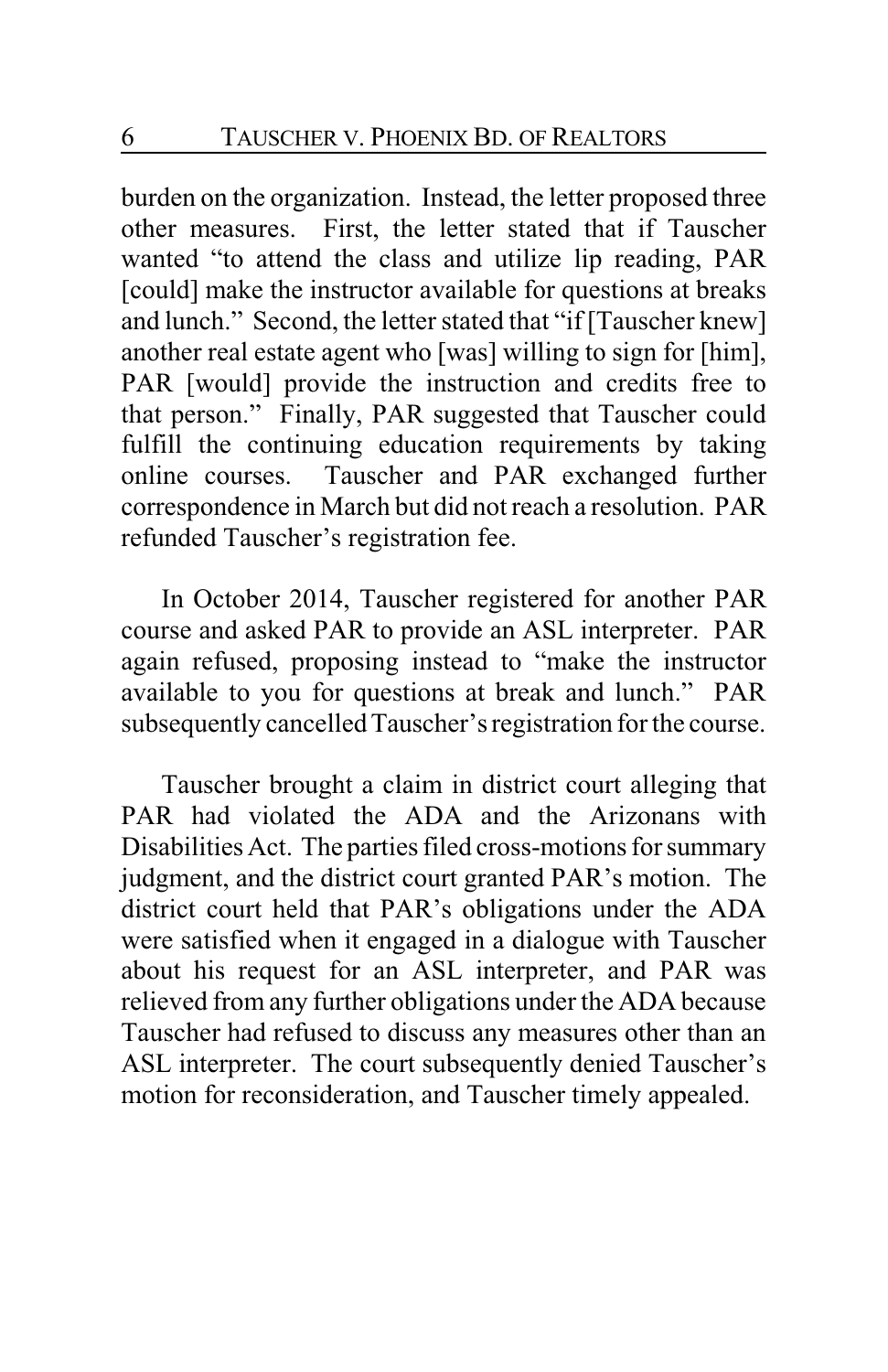#### II

We review a district court's grant of summary judgment de novo. *Furnace v. Sullivan*, 705 F.3d 1021, 1026 (9th Cir. 2013). Summary judgment is appropriate only if, taking the evidence and all reasonable inferences in the light most favorable to the non-moving party, there are no genuine issues of material fact, and the movant is entitled to judgment as a matter of law. Fed. R. Civ. P. 56(a); *see also Furnace*, 705 F.3d at 1026. "An issue of material fact is genuine if there is sufficient evidence for a reasonable jury to return a verdict for the non-moving party." *Thomas v. Ponder*, 611 F.3d 1144, 1150 (9th Cir. 2010) (internal quotation marks omitted).

#### A

Title III of the ADA provides that "[n]o individual shall be discriminated against on the basis of disability in the full and equal enjoyment of the goods, services, facilities, privileges, advantages, or accommodations of any place of public accommodation by any person who owns, leases (or leases to), or operates a place of public accommodation." 42 U.S.C. § 12182(a).**<sup>3</sup>** There is no dispute that Tauscher is an individual with a disability, *see* 42 U.S.C. § 12102(1), or

<sup>&</sup>lt;sup>3</sup> Because the state provisions under the Arizonans with Disabilities Act (AzDA) mirror Title III of the ADA, *see* A.R.S. § 41-1492.02(A), and Arizona regulations expressly adopt 28 C.F.R. §§ 36.101–36.104, 36.301–36.311, to govern the AzDA, *see* Ariz. Admin. Code §R10-3-404, the same analysis applies to both the federal and state claims.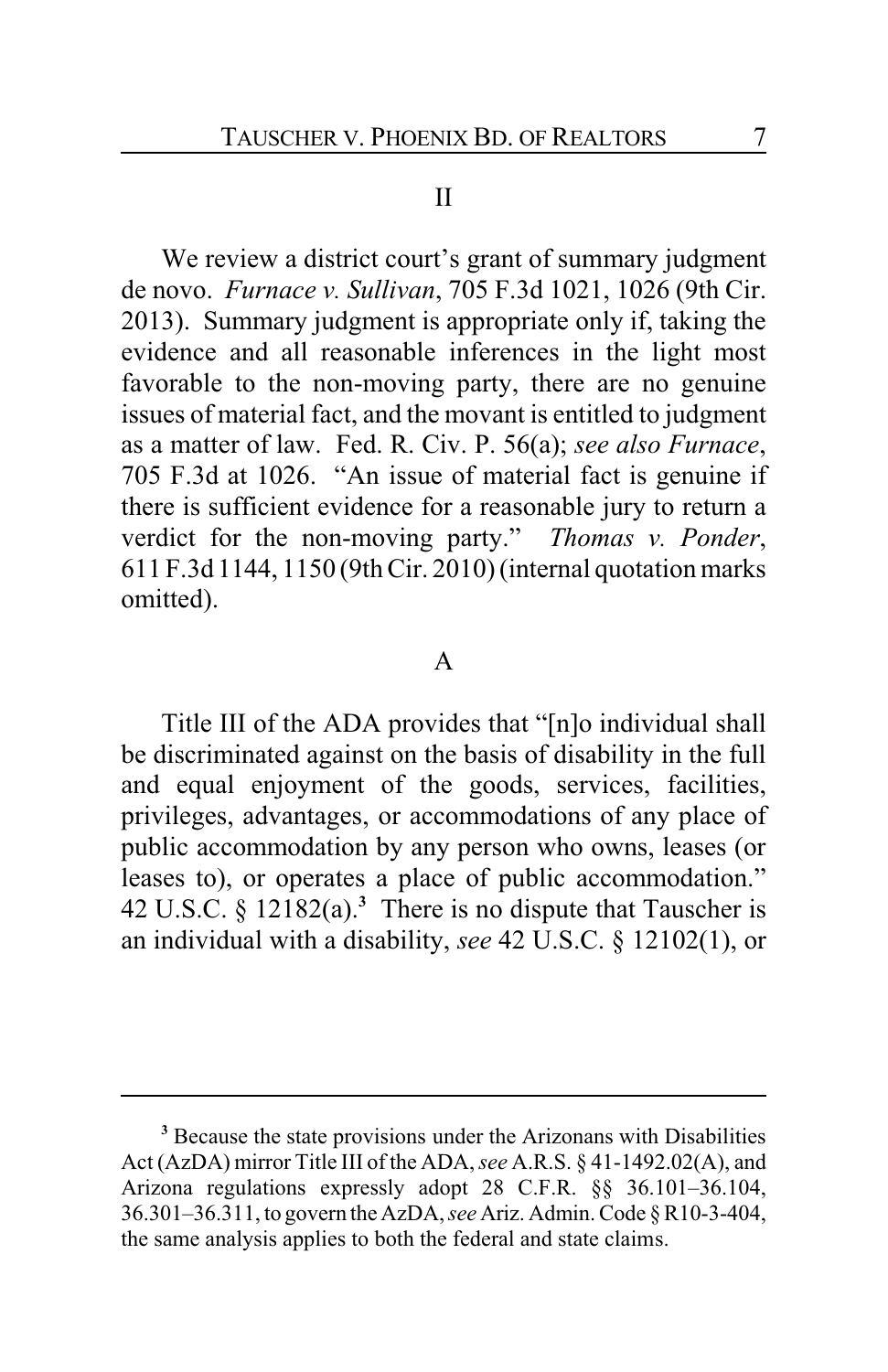that PAR is a public accommodation and its seminars are places of public accommodation, *see id.* § 12189.**<sup>4</sup>**

Under the applicable regulations, a public accommodation has an obligation to "take those steps that may be necessary to ensure that no individual with a disability is excluded, denied services, segregated or otherwise treated differently than other individuals because of the absence of auxiliary aids and services." 28 C.F.R. § 36.303(a). A public accommodation is relieved of this obligation only if it "can demonstrate that taking those steps would fundamentally alter the nature of the goods, services, facilities, privileges, advantages, or accommodations being offered or would result in an undue burden, i.e., significant difficulty or expense." *Id.*

A public accommodation must furnish "appropriate auxiliary aids and services where necessary to ensure effective communication with individuals with disabilities." *Id.* § 36.303(c)(1). The regulations define "auxiliary aids and services" to include qualified interpreters, "real-time computer-aided transcription services," "assistive listening devices," and a range of additional specified measures. *Id.* § 36.303(b)(1). The regulations also contain a catchall: any "other effective methods of making aurally delivered information available to individuals who are deaf or hard of hearing." *Id.* But the public accommodation may not "require an individual with a disability to bring another

**<sup>4</sup>** The regulations define "place of public accommodation" to mean "a facility operated by a private entity whose operations affect commerce and fall within at least one of" 12 specified categories, and define "public accommodation" to mean "a private entity that owns, leases (or leases to), or operates a place of public accommodation." 28 C.F.R. § 36.104. We use the term "public accommodation" to mean both a place of public accommodation and a person that owns, leases, or operates one.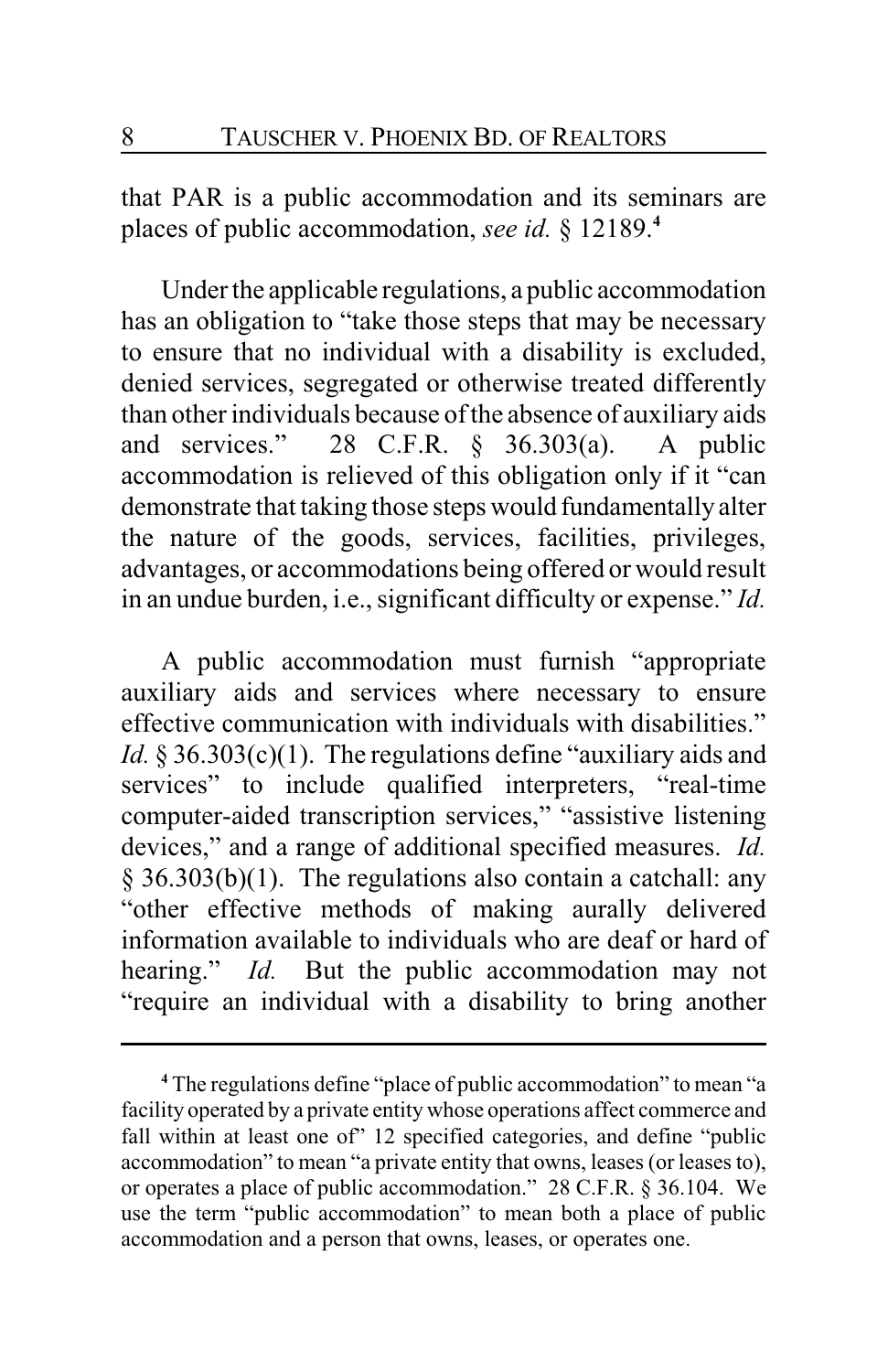individual to interpret for him or her." *Id.* § 36.303(c)(2). While "[a] public accommodation should consult with individuals with disabilities whenever possible to determine what type of auxiliary aid is needed to ensure effective communication," the regulations make clear that "the ultimate decision as to what measures to take rests with the public accommodation, provided that the method chosen results in effective communication." *Id.* § 36.303(c)(1)(ii).

#### B

On appeal, Tauscher argues that the district court erred in granting summary judgment in favor of PAR because there is a genuine issue of material fact as to whether PAR failed to provide him with "appropriate auxiliary aids and services" that would "ensure effective communication." According to Tauscher, PAR failed to discharge its ADA obligations because it failed to provide an ASL interpreter. The regulations do not require PAR to provide the specific aid or service requested by Tauscher; the regulations make clear that "the ultimate decision as to what measures to take rests with the public accommodation," so long as the measures provide effective communication. 28 C.F.R.  $\frac{$}{5}$  36.303(c)(1)(ii). However, we agree with Tauscher that there is a genuine issue of material fact as to whether PAR offered Tauscher a means of communication that was effective.

PAR offered Tauscher several different measures over the course of its communication with him. Some of the measures offered by PAR clearly were not effective means of communication. PAR does not now dispute that the FM Loop system was not an effective means of communication for Tauscher. And several of the alternatives suggested by PAR do not constitute an effective means of communication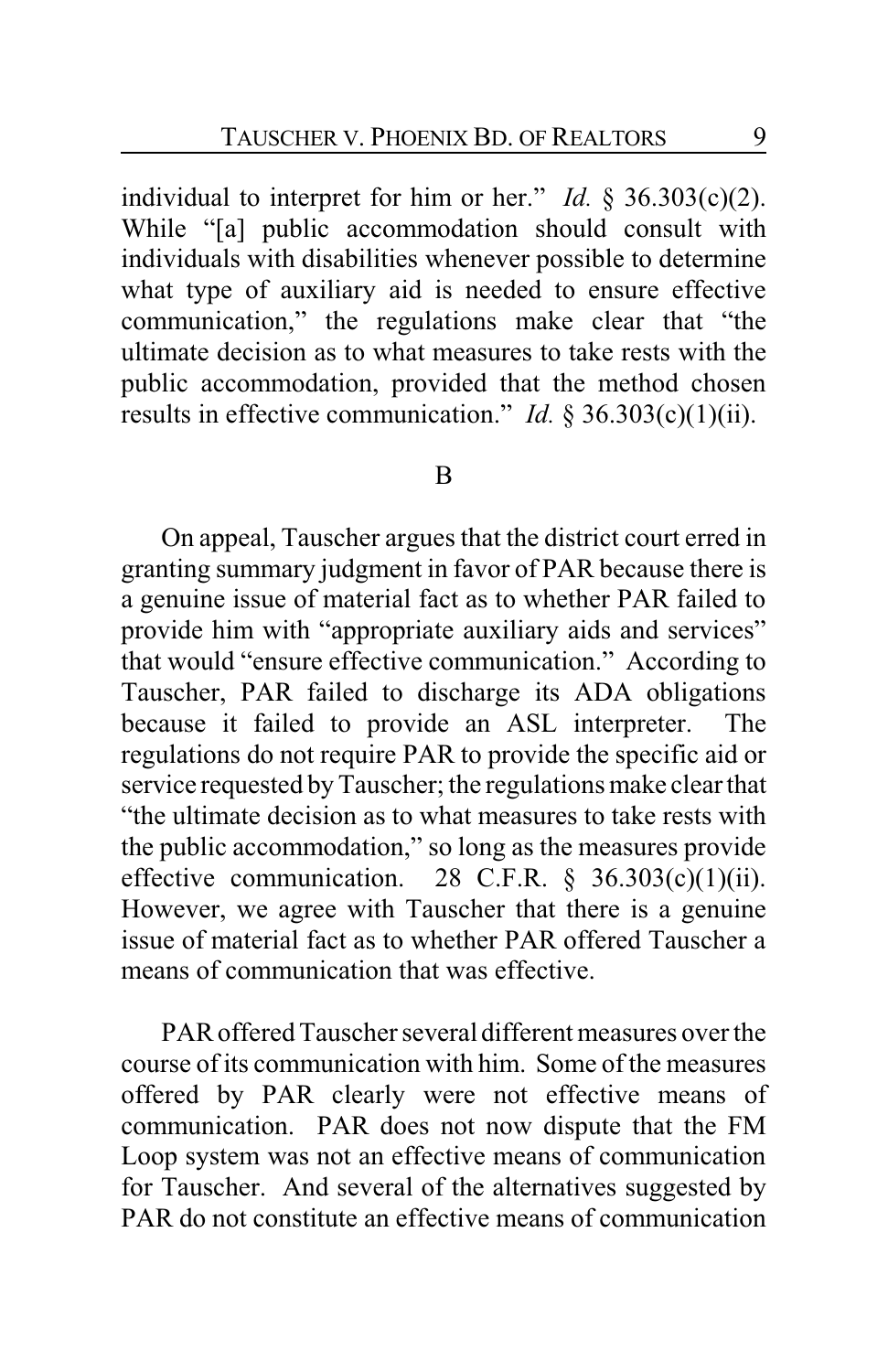as a matter of law. Because the regulations expressly provide that a public accommodation may not require disabled individuals to provide their own interpreter, *see* 28 C.F.R. § 36.303(c)(2), PAR's suggestion that Tauscher bring a friend to the class to interpret for him does not meet PAR's obligations to provide effective communication. PAR also suggested that Tauscher take online classes, instead of participating in the live classroom setting. Because the regulations provide that disabled individuals should not be "segregated or otherwise treated differently than other individuals because of the absence of auxiliary aids and services," *id.* § 36.303(a), this suggestion did not satisfy PAR's obligations.

PAR also offered to "make the instructor available for questions at breaks and lunch" if Tauscher wished to attend the session and rely on lipreading. Because Tauscher provided evidence that he was a poor lip reader, there is a genuine issue of material fact as to whether PAR's offer would have resulted in effective communication for Tauscher.

Finally, there is a genuine issue of material fact as to whether PAR offered to provide a captioning system. PAR argues on appeal that captioning would be an effective means of communication, but there is evidence in the record that PAR did not offer Tauscher the use of any captioning system. In her deposition, Scherer testified that PAR did not offer Tauscher any sort of closed-captioning option or courtreporter alternative, but rather had concluded that a computerbased captioning system would have been too costly, and therefore was not a feasible alternative. Tauscher also asserts that captioning would not be an effective means of communication because he is not proficient in English. Accordingly, we conclude that there is a genuine issue of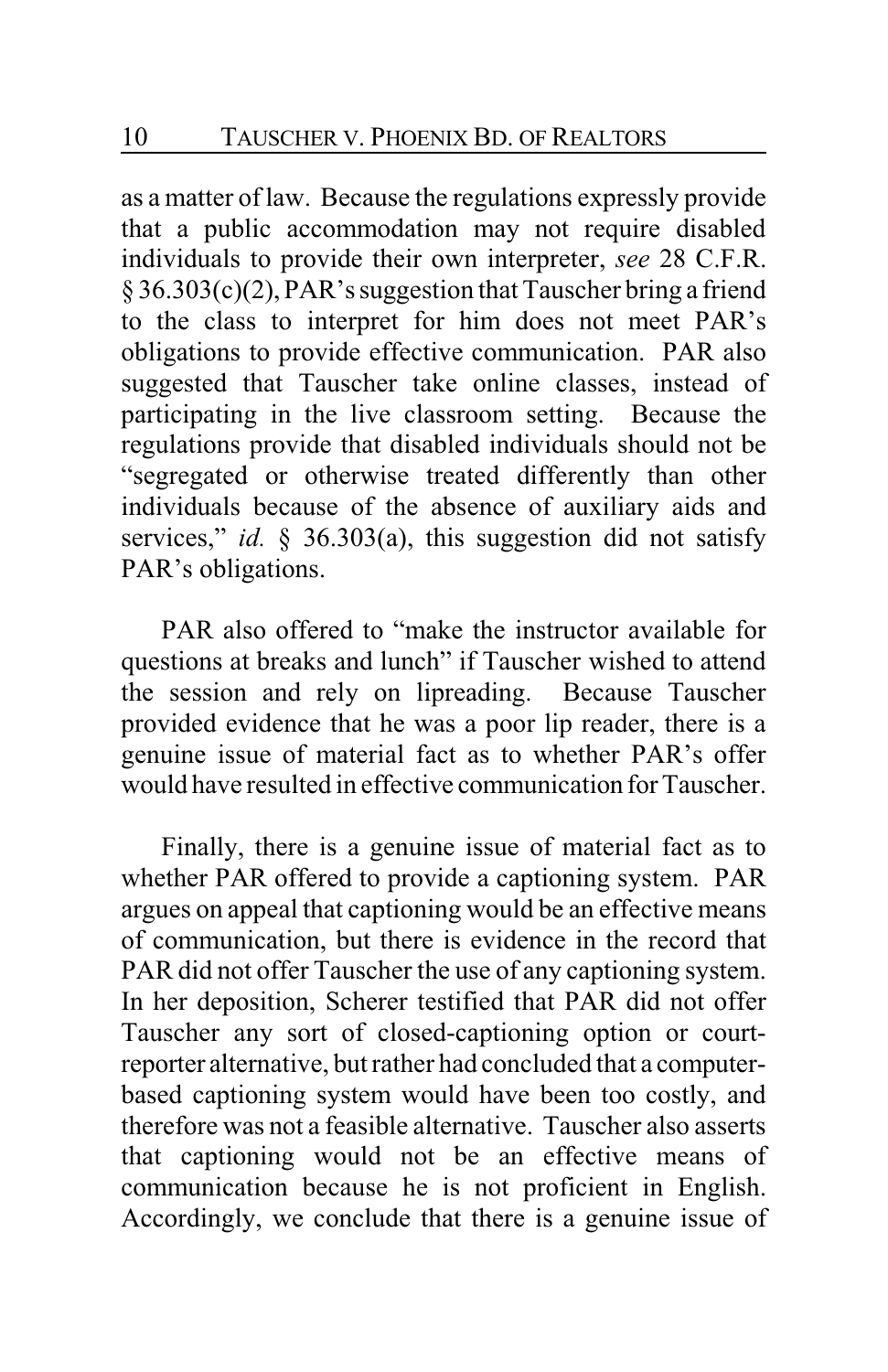material fact as to whether PAR took the steps that were necessary to ensure effective communication with Tauscher.

 $\mathcal{C}$ 

We next consider PAR's argument that it satisfied its obligations under the ADA because Tauscher refused to engage in a discussion about alternative auxiliary aids other than an ASL interpreter. The district court relied on this ground in granting PAR's motion for summary judgment.

This argument is based on the ADA's requirements in the employment context. *See* Title I of the ADA, 42 U.S.C. §§ 12111–12117. In this context, a covered employer generally must provide a reasonable accommodation for an otherwise qualified employee or applicant with a disability, if such an accommodation is requested. 29 C.F.R. § 1630.2; *see also id.* Appendix. In order to identify an appropriate reasonable accommodation, the employer generally must "initiate an informal, interactive process with the individual with a disability in need of the accommodation." *Id.* § 1630.2(o)(3). "The interactive process requires communication and good-faith exploration of possible accommodations between employers and individual employees, and neither side can delay or obstruct the process." *Humphrey v. Mem. Hosps. Ass'n*, 239 F.3d 1128, 1137 (9th Cir. 2001).

The ADA does not make this "interactive process" requirement applicable to public accommodations and services. *See* Title III of the ADA, 42 U.S.C. §§ 12181–12189. Title III and its implementing regulations make no mention of an "interactive process" that mirrors the process required in the employment context. Although the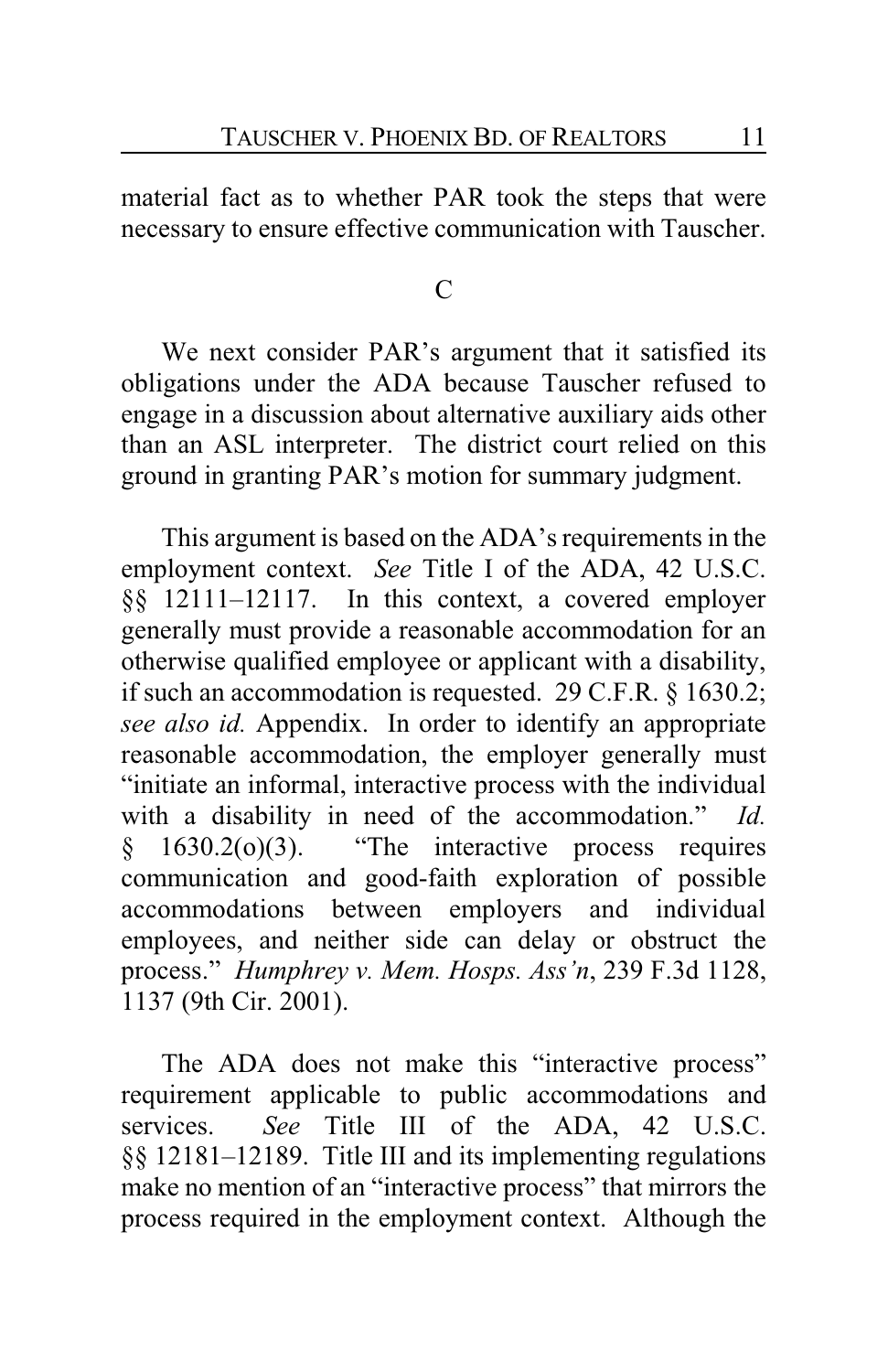regulations suggest that a public accommodation "should consult with individuals with disabilities whenever possible to determine what type of auxiliary aid is needed to ensure effective communication," the public accommodation itself is independently responsible for making the "ultimate decision as to what measures to take." 28 C.F.R.  $§ 36.303(c)(1)(ii)$ . Nor is there any basis for holding that a public accommodation is relieved of its obligation to provide appropriate auxiliary aids and services if the individual requesting such measures fails to engage in a good faith exploration of what measures would provide effective communication. PAR does not cite any precedent on point, and we are aware of none. *Cf. Koester v. Young Men's Christian Ass'n of Greater St. Louis*, 855 F.3d 908, 912 (8th Cir. 2017) (assuming for purposes of argument that the interactive process was applicable to a Title III case, but noting its "hefty" skepticism that such concepts did apply in this context).**<sup>5</sup>** Accordingly, we conclude that PAR was not discharged of its obligation to ensure effective communication merely because Tauscher did not engage in further discussion with PAR regarding measures other than an ASL interpreter.

#### D

PAR also argues that, even if it did not offer an auxiliary aid or service that would have resulted in effective communication for Tauscher, it is entitled to judgment as a matter of law because it demonstrated that any additional

**<sup>5</sup>** PAR also cites *Vinson v. Thomas*, 288 F.3d 1145 (9th Cir. 2002), to support its claim that the interactive process is applicable in the Title III context, but *Vinson* construed Title II of the ADA (covering public employment), not Title III, *see id.* at 1148.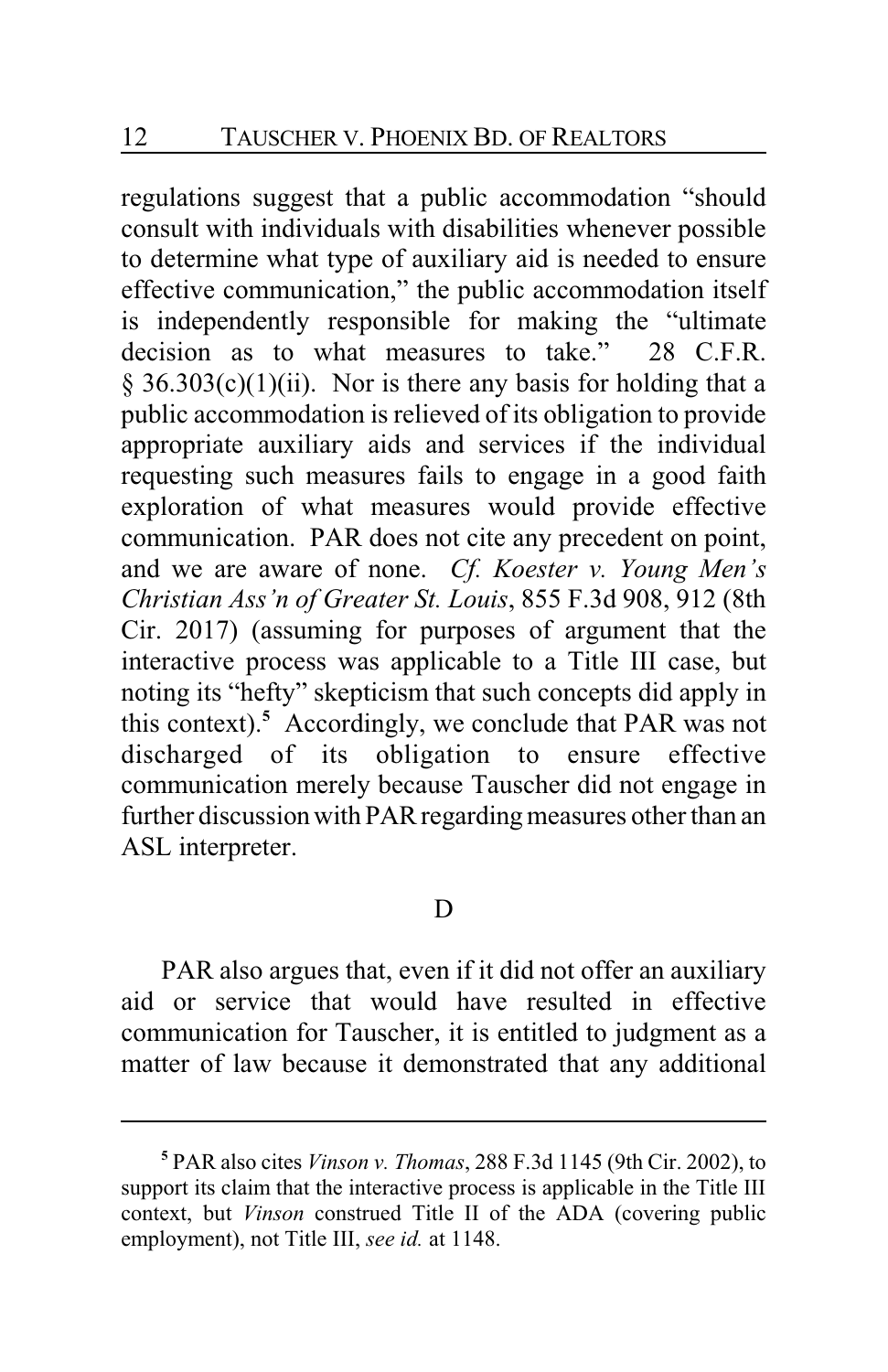measure (such as an ASL interpreter or closed captioning) would have resulted in an undue burden on PAR. *See* 28 C.F.R. § 36.303(a); *Arizona ex rel. Goddard v. Harkins Amusement Enters., Inc.*, 603 F.3d 666, 675 (9th Cir. 2010).

The ADA regulations define "undue burden" to mean a "significant difficulty or expense," taking into account a range of factors relating to the cost of the action compared to the financial resources of the public accommodation. 28 C.F.R. § 36.104 (enumerating factors to consider in the undue burden analysis). A determination as to whether an action would place an undue burden on a public accommodation requires a holistic analysis of the financial resources available to the public accommodation, including its profits and operating expenses, as well as the nature and frequency of the expense. *See id.* The Eighth Circuit provided an example of an undue burden analysis in its consideration of whether a district court erred in holding, after a bench trial, that a daycare center was not required to provide a one-on-one caregiver to a disabled child. *Roberts v. KinderCare Learning Ctrs., Inc.*, 86 F.3d 844, 846–47 (8th Cir. 1996). The Eighth Circuit reasoned that the daycare center "pays a full-time aid about \$200 per week," while the tuition for the child was only \$105 per week, meaning that the daycare center would suffer a \$95 per week loss. *Id.* at 846. The court concluded that this was "a substantial financial burden when considered in the light of the [daycare center's] \$9,600 per month operating income." *Id.* The court declined to consider the financial resources of the daycare center's parent corporation, because the daycare center was "responsible for remaining independently profitable and cannot rely on any resources from" its parent or affiliates. *Id.* at 846–47. The Eighth Circuit concluded that because the requested measure would impose an undue burden on the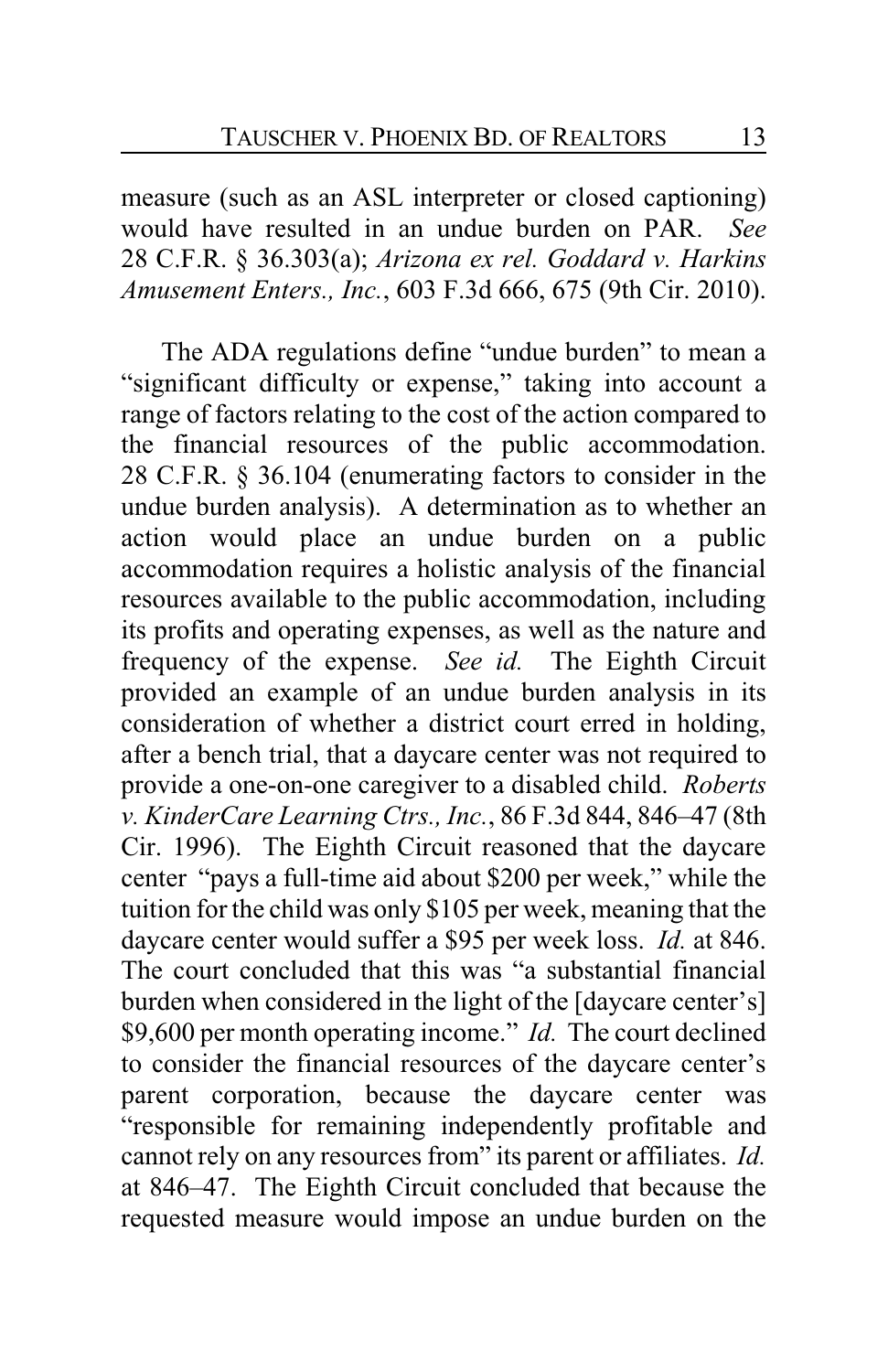daycare center, the measure was not reasonable within the meaning of the ADA. *Id.* at 847. The Eighth Circuit therefore affirmed the district court's judgment. *Id.*

In this case, PAR argues that it charges only a \$20 registration fee for its courses, but the cost of an ASL interpreter for the February 2013 course would have been between \$1,680 and \$3,360. PAR asserts it already loses money in providing these continuing education courses, and the loss of an additional \$1,560 would be a "significant difficulty or expense." 28 C.F.R. § 36.104. Further, PAR states that it suffered a net loss of \$8,109.88 in February 2013, and does not have a parent corporation that can contribute to PAR's overall financial resources. Therefore, PAR argues that under *KinderCare*, we should conclude as a matter of law that providing an ASL interpreter would be an undue burden. In response, Tauscher argues that the cost of an ASL interpreter would not be an undue burden on PAR because PAR had sufficient funds to cover that cost. Specifically, Tauscher points to evidence in the record that the value of PAR's assets in cash or cash equivalents was \$839,606 at the end of fiscal year 2014 and \$1,099,152 at the end of fiscal year 2013, although the record does not include information about PAR's liabilities during those years.

The question whether providing an ASL interpreter would result in an undue burden raises complex issues that the district court is better able to address in the first instance. *See Ariz. Libertarian Party, Inc. v. Bayless*, 351 F.3d 1277, 1283 (9th Cir. 2003). The district court did not consider whether Tauscher's evidence regarding PAR's overall financial resources raised a genuine issue of material fact on this issue. Accordingly, we think it is prudent to allow the district court to consider this issue in the first instance.